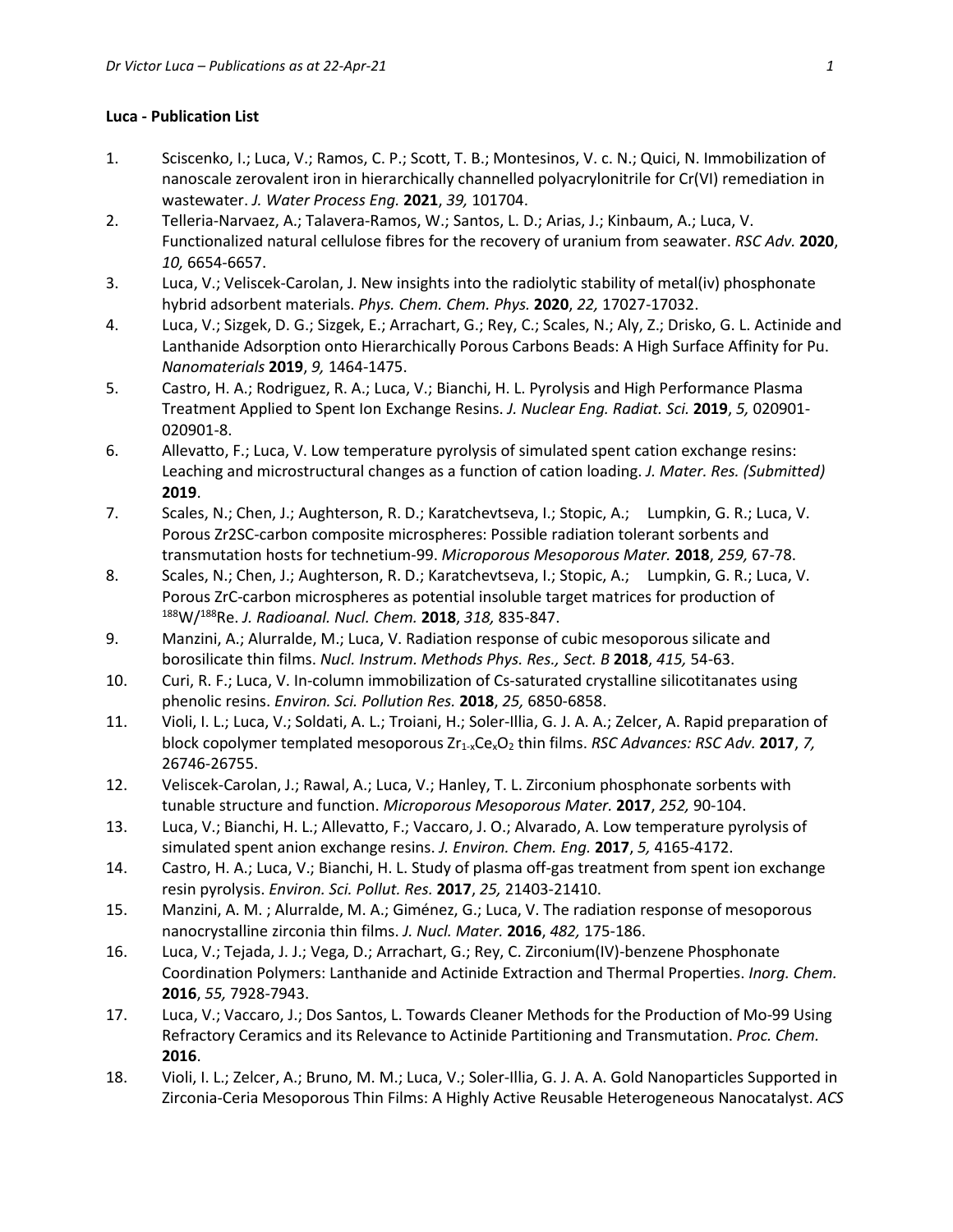*Appl. Mater. Interfaces* **2015**, *7,* 1114-1121.

- 19. Scales, N.; Chen, J.; Hanley, T. L.; Riley, D. P.; Lumpkin, G. R.; Luca, V. Hierarchically porous carbonzirconium carbide spheres as potentially reusable transmutation targets. *Microporous and Mesoporous Materials* **2015**, *212,* 100-109.
- 20. Luca, V.; Hanna, J. V. A versatile Zr(IV)-organophosphonate coordination polymer platform for the selective adsorption of lanthanides and actinides. *Hydrometallurgy* **2015**, *154,* 118-128.
- 21. Veliscek-Carolan, J.; Hanley, T. L.; Luca, V. Zirconium organophosphonates as high capacity, selective lanthanide sorbents. *Sep. Purification Technol.* **2014**, *129,* 150-158.
- 22. Fabian, C. P.; Luca, V.; Le, T. H.; Bond, A. M.; Chamelot, P.; Massot, L.; Caravaca, C.; Hanley, T. H.; Lumpkin, G. R. Cyclic Voltammetric Experiment - Simulation Comparisons of the Complex Mechanism Associated with Electrochemical Reduction of Zr4+ in LiCl-KCl Eutectic Molten Salt. *J. Electrochem. Soc.* **2013**, *160,* H81-H86.
- 23. Drisko, G. L.; Aquino, C.; Feron, P. H. M.; Caruso, R. A.; Harrisson, S.; Luca, V. One-Pot Preparation and CO2 Adsorption Modeling of Porous Carbon, Metal Oxide, and Hybrid Beads. *ACS Appl. Mater. Interfaces* **2013**, *5,* 5009-5014.
- 24. de los Reyes, M.; Majewski, P. J.; Scales, N.; Luca, V. Hydrolytic Stability of Mesoporous Zirconium Titanate Frameworks Containing Coordinating Organic Functionalities. *ACS Appl. Mater. Interfaces* **2013**, *5,* 4120-4128.
- 25. Aly, Z.; Luca, V. Uranium extraction from aqueous solution using dried and pyrolyzed tea and coffee wastes. *J. Radioanal. Nucl. Chem.* **2013**, *295,* 889-900.
- 26. Luca, V.; Bianchi, H. L.; Manzini, A. C. Cation immobilization in pyrolyzed simulated spent ion exchange resins. *J. Nucl. Mater.* **2012**, *424,* 1-11.
- 27. Fabian, C. P.; Luca, V.; Chamelot, P.; Massot, L.; Caravaca, C.; Lumpkin, G. R. Experimental and Simulation Study of the Electrode Reaction Mechanism of La<sup>3+</sup> in LiCl-KCl Eutectic Molten Salt. *J. Electrochem. Soc.* **2012**, *159,* F63-F67.
- 28. Thorogood, G. J.; Kennedy, B. J.; Avdeev, M.; Peterson, V. K.; Hanna, J. V.; Luca, V. Cation disorder in NaW2O6·nH2-zO post-ion exchange with K, Rb, Sr, and Cs. *J. Phys. Chem. Solids* **2011**, *72,* 692- 700.
- 29. Ide, A.; Drisko, G. L.; Scales, N.; Luca, V.; Schiesser, C. H.; Caruso, R. A. Monitoring bisphosphonate surface functionalization and acid stability of hierarchically porous titanium zirconium oxides. *Langmuir* **2011**, *27,* 12985-12995.
- 30. Thorogood, G. J.; Kennedy, B. J.; Griffith, C. S.; Elcombe, M. M.; Avdeev, M.; Hanna, J. V.; Thorogood, S. K.; Luca, V. Structure and phase transformations in the titanosilicate, sitinakite. the importance of water. *Chem. Mater.* **2010**, *22,* 4222-4231.
- 31. Luca, V.; Drabarek, E.; Griffith, C. S.; Tracey L. Hanley Understanding the supramolecular selfassembly of zirconium titanate mesophases formed from the poly(ethylene oxide) surfactant Brij-58. *Chem.Mater.* **2010**, *22,* 3832-3842.
- 32. Griffith, C. S.; Reyes, M. D. L.; Scales, N.; Hanna, J. V.; Luca, V. Hybrid inorganic-organic adsorbents part 1: Synthesis and characterization of mesoporous zirconium titanate frameworks containing coordinating organic functionalities. *ACS Appl. Mater. Inter.* **2010**, *2,* 3436-3446.
- 33. Drisko, G. L.; Zelcer, A.; Luca, V.; Caruso, R. A.; Soler-Illia, G. J. D. A. A. One-pot synthesis of hierarchically structured ceramic monoliths with adjustable porosity. *Chem. Mater.* **2010**, *22,* 4379-4385.
- 34. Drisko, G. L.; Kimling, M. C.; Scales, N.; Ide, A.; Sizgek, E.; Caruso, R. A.; Luca, V. One-pot preparation and uranyl adsorption properties of hierarchically porous zirconium titanium oxide beads using phase separation processes to vary macropore morphology. *Langmuir* **2010**, *26,* 17581-17588.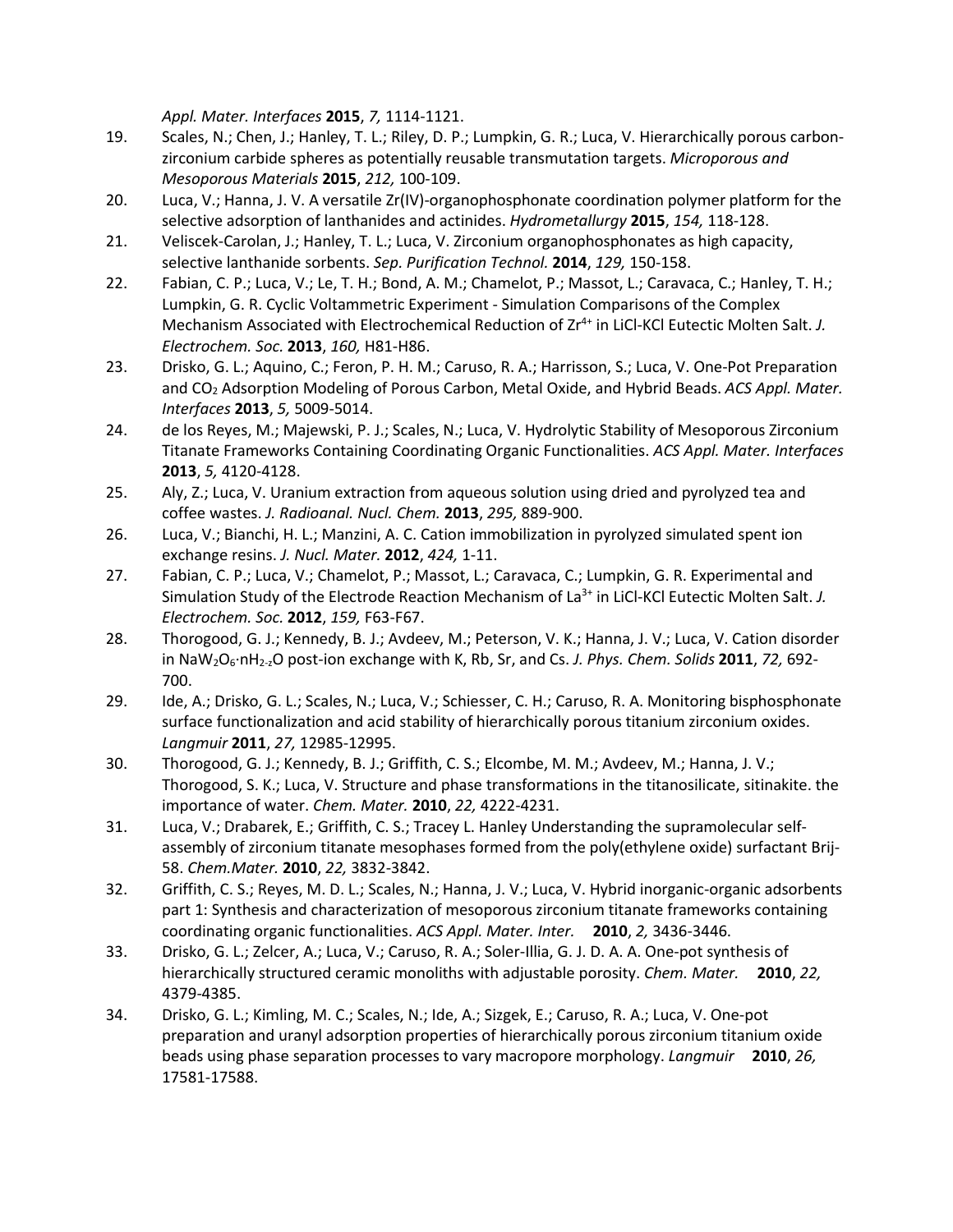- 35. Drisko, G. L.; Imperia, P.; De Los Reyes, M.; Luca, V. ; Caruso, R. A. Size matters: Incorporation of poly(acrylic acid) and small molecules into hierarchically porous metal oxides prepared with and without templates. *Langmuir* **2010**, *26,* 14203-14209.
- 36. Araujo, P. Z.; Luca, V.; Bozzano, P. B.; Bianchi, H. L.; Soler-Illia, G. J. A.; Blesa, M. A. Aerosolassisted production of mesoporous titania microspheres with enhanced photocatalytic activity: The basis of an improved process. *ACS Appl. Mater. Inter.* **2010**, *2,* 1663-1673.
- 37. Thorogood, G. J.; Kennedy, B. J.; Peterson, V. K.; Elcombe, M. M.; Kearley, G. J.; Hanna, J. V.; Luca, V. Anomalous lattice parameter increase in alkali earth aluminium substituted tungsten defect pyrochlores. *J. Solid State Chem.* **2009**, *182,* 457-464.
- 38. Sizgek, G. D.; Griffith, C. S.; Sizgek, E.; Luca, V. Mesoporous zirconium titanium oxides. Part 3. Synthesis and adsorption properties of unfunctionalized and phosphonate-functionalized hierarchical polyacrylonitrile-f-127-templated beads. *Langmuir* **2009**, *25,* 11874-11882.
- 39. Milne, N. A.; Skyllas-Kazacos, M.; Luca, V. Crystallite size dependence of lithium intercalation in nanocrystalline rutile. *J. Phys. Chem. C* **2009**, *113,* 12983-12995.
- 40. Luca, V.; Griffith, C. S.; Hanna, J. V. Microcrystalline Hexagonal Tungsten Bronze. 2. Dehydration Dynamics: Inorganic Chemistry. *Inorg. Chem.* **2009**, *48,* 5663-5676.
- 41. Luca, V.; Soler-Illia, G. J. A. A.; Angelomé, P. C.; Steinberg, P. Y.; Drabarek, E.; Hanley, T. L. Striving for order and compositional homogeneity in bulk mesoporous zirconium titanium mixed metal oxides from triblock copolymers and metal chlorides. *Microporous Mesoporous Mater.* **2009**, *118,* 443-452.
- 42. Luca, V. Comparison of Size-dependent structural and electronic properties of anatase and rutile nanoparticles. *J. Phys. Chem. C* **2009**, *113,* 6367-6380.
- 43. Lindsay, M. J. ; Skyllas-Kazacos, M.; Luca, V. Anodically synthesized titania films for lithium batteries: Effect of titanium substrate and surface treatment. *Electrochim. Acta* **2009**, *54,* 3501- 3509.
- 44. Griffith, C. S.; Luca, V.; Hanna, J. V.; Pike, K. J.; Smith, M. E.; Thorogood, G. S. Microcrystalline hexagonal tungsten bronze. 1. Basis of ion exchange selectivity for cesium and strontium. *Inorg. Chem.* **2009**, *48,* 5648-5662.
- 45. Drisko, G. L.; Luca, V.; Sizgek, E.; Scales, N.; Caruso, R. A. Template synthesis and adsorption properties of hierarchically porous zirconium titanium oxides. *Langmuir* **2009**, *25,* 5286-5293.
- 46. Drisko, G. L.; Cao, L.; Kimling, M. C.; Harrisson, S.; Luca, V.; Caruso, R. A. Pore size and volume effects on the incorporation of polymer into macro- and mesoporous zirconium titanium oxide membranes. *ACS Appl. Mater. Inter.* **2009**, *1,* 2893-2901.
- 47. Drabarek, E.; McLeod, T. I.; Hanna, J. V.; Griffith, C. S.; Luca, V. Tungstate-based glass-ceramics for the immobilization of radio cesium. *J. Nucl. Mater.* **2009**, *384,* 119-129.
- 48. Yang, B.; Luca, V. Enhanced long-wavelength transient photoresponsiveness of WO<sub>3</sub> induced by tellurium doping. *Chem. Commun.* **2008***,* 4454-4456.
- 49. Thorogood, G. J.; Kennedy, B. J.; Luca, V.; Blackford, M.; van de Geest, S. K.; Finnie, K. S.; Hanna, J. V.; Pike, K. J. Structure and dehydration of the pyrochlore system  $\text{NaW}_{2} \cdot \text{Mo}_v \text{O}_{6+10} \cdot \text{nH}_{2-2}$ O between 10 and 675 K. *J. Phys. Chem. Solids* **2008**, *69,* 1632-1640.
- 50. Sizgek, G. D.; Sizgek, E.; Griffith, C. S.; Luca, V. Mesoporous zirconium titanium oxides. Part 2: Synthesis, porosity, and adsorption properties of beads. *Langmuir* **2008**, *24,* 12323-12330.
- 51. Luca, V.; Bertram, W. K.; Sizgek, G. D.; Yang, B.; Cookson, D. Delineating the first few seconds of supramolecular self-assembly of mesostructured titanium oxide thin films through time-resolved small angle x-ray scattering. *Langmuir* **2008**, *24,* 10737-10745.
- 52. Griffith, C. S.; Sizgek, G. D.; Sizgek, E.; Scales, N.; Yee, P. J.; Luca, V. Mesoporous zirconium titanium oxides. Part 1: Porosity modulation and adsorption properties of xerogels. *Langmuir* **2008**, *24,* 12312-12322.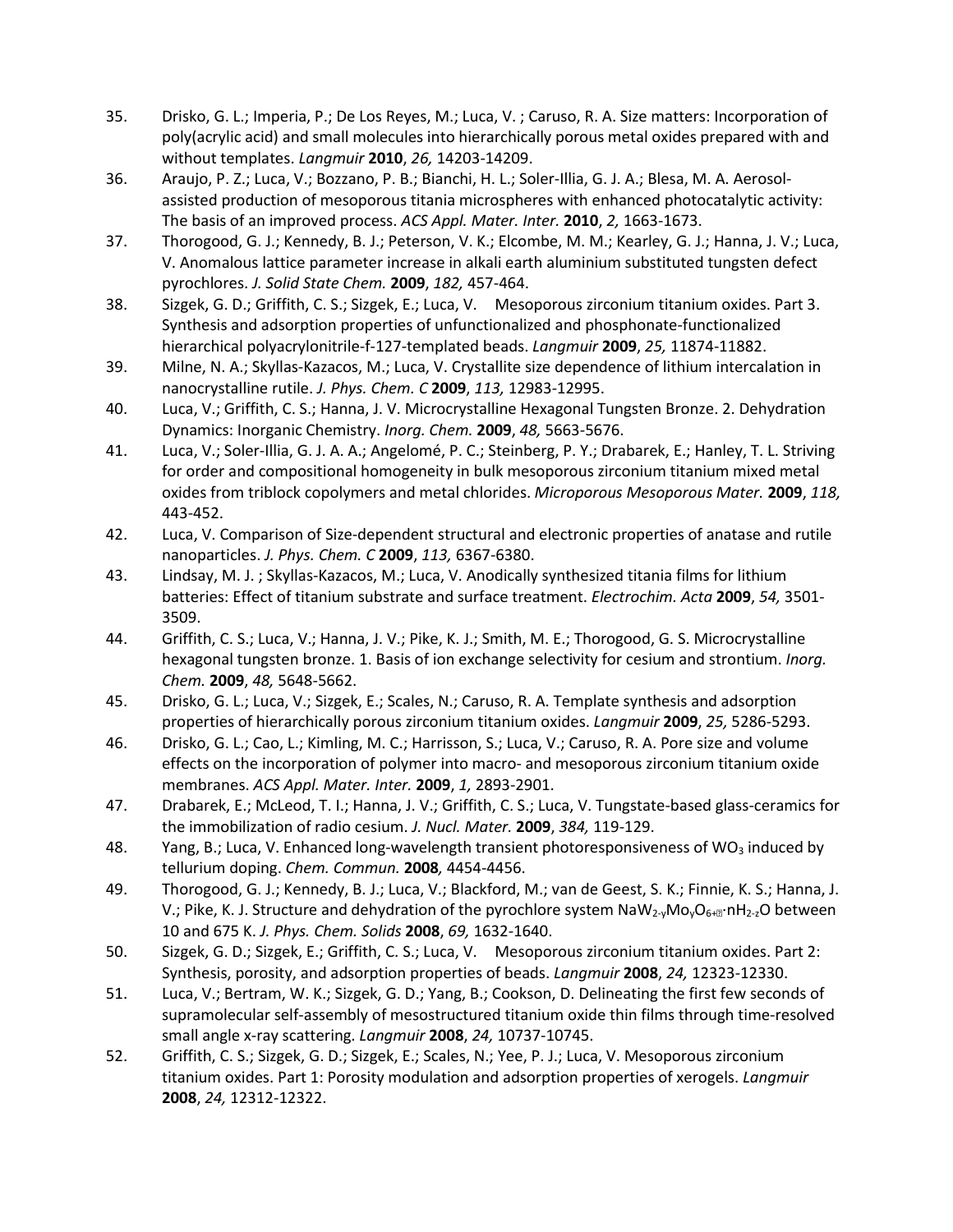- 53. Griffith, C. S.; Luca, V.; Cochrane, J.; Hanna, J. V. Lanthanide/actinide ion-exchange and structural investigations of the layered phosphatoantimonic acid, H3Sb3P2O14·ZH2O. *Microporous Mesoporous Mater.* **2008**, *111,* 387-403.
- 54. Bourg, S.; Caravaca, C.; Finne, J.; De Angelis, G.; Malmbeck, R.; Lewin, B. G.; Uhlir, J.; Inoue, T.; Luca, V.; Madic, C. Pyrochemistry within Europart Assessment of the Studies on spent fuel treatment processes Collective Work. *Societe Francaise D'Energie Nucleaire - International Congress on Advances in Nuclear Power Plants - ICAPP 2007, "The Nuclear Renaissance at Work"* **2008**, *2,* 945-951.
- 55. Yang, B.; Zhang, Y.; Drabarek, E.; Barnes, P. R. F.; Luca, V. Enhanced Photoelectrochemical Activity of SolGel Tungsten Trioxide Films through Textural Control: Chemistry of Materials. *Chem. Mater.* **2007**, *19,* 5664-5672.
- 56. Yang, B.; Barnes, P. R. F.; Zhang, Y.; Luca, V. Tungsten trioxide films with controlled morphology and strong photocatalytic activity via a simple sol-gel route. *Catal. Lett.* **2007**, *118,* 280-284.
- 57. Yang, B.; Barnes, P. R. F.; Bertram, W.; Luca, V. Strong Photoresponse of Nanostructured Tungsten Trioxide Films Prepared Via a Sol-Gel Route. *J. Mater. Chem.* **2007**, *17,* 2722-2729.
- 58. Secomb, R. J.; Griffith, C. S.; Brown, S. A.; Luca, V. The removal of polonium-210 and lead-210 from copper process streams by molybdenum-doped sodium tungstate. *Radiochim. Acta* **2007**, *95,* 727- 731.
- 59. Luca, V.; Zhang, Y.; Drabarek, E.; Chronis, H. Cesium release from tungstate and titanate waste form materials in simulated canister corrosion product-containing solutions. *J. Am. Ceramic Soc.* **2007**, *90,* 2510-2516.
- 60. Luca, V.; Blackford, M. G.; Finnie, K. S.; Evans, P. J.; James, M.; Lindsay, M. J.; Skyllas-Kazacos, M.; Barnes, P. R. F. Sol-gel tungsten oxide/titanium oxide multilayer nanoheterostructured thin films: Structural and photoelectrochemical properties. *J. Phys. Chem. C* **2007**, *111,* 18479-18492.
- 61. Luca, V.; Bertram, W. K.; Widjaja, J.; Mitchell, D. R. G.; Griffith, C. S.; Drabarek, E. Synthesis of mesoporous zirconium titanates using alkycarboxylate surfactants and their transformation to dense ceramics. *Microporous Mesoporous Mater.* **2007**, *103,* 123-133.
- 62. Lindsay, M. J. ; Blackford, M. G.; Attard, D. J.; Luca, V.; Skyllas-Kazacos, M.; Griffith, C. S. Anodic titania films as anode materials for lithium ion batteries. *Electrochim. Acta* **2007**, *52,* 6401-6411.
- 63. Fuertes, M. C. ; Lopez-Alcaraz, F. J.; Marchi, M. C.; Troiani, H. E.; Luca, V.; Miguez, H.; Soler-Illia, G. J. D. A. A. Photonic crystals from ordered mesoporous thin-film functional building blocks. *Adv. Func. Mater.* **2007**, *17,* 1247-1254.
- 64. Yang, B.; Li, H.; Blackford, M.; Luca, V. Novel low density mesoporous WO<sub>3</sub> films prepared by electrodeposition. *Current Appl. Phys.* **2006**, *6,* 436-439.
- 65. Thorogood, G. J.; Kennedy, B. J.; Luca, V. Structure of the Hydrated Pyrochlore NaW2O6.H2O. *Physica B - Cond. Matter* **2006**, *385,* 91-93.
- 66. Milne, N. A.; Griffith, C. S.; Hanna, J. V.; Skyllas-Kazacos, M.; Luca, V. Lithium Intercalation Into the Titanosilicate Sitinakite. *Chem. Mater.* **2006**, *18,* 3192-3202.
- 67. Luca, V. United States of America US Patent 0249461A1, 2006.
- 68. Luca, V.; Watson, J. N.; Ruschena, M.; Knott, R. B. Anionic surfactant templated titanium oxide mesophase: Synthesis, characterization, and mechanism of formation. *Chem. Mater.* **2006**, *18,* 1156-1168.
- 69. Luca, V.; Osborne, M.; Sizgek, D.; Griffith, C.; Araujo, P. Z. Photodegradation of Methylene Blue Using Crystalline Titanosilicate Quantum-Confined Semiconductor. *Chem. Mater.* **2006**, *18,* 6132- 6138.
- 70. Luca, V.; Griffith, C. S.; Drabarek, E.; Chronis, H. Tungsten Bronze-Based Nuclear Waste Form Ceramics. Part 1. Conversion of Microporous Tungstates to Leach Resistant Ceramics. *J. Nucl. Mater.* **2006**, *358,* 139-150.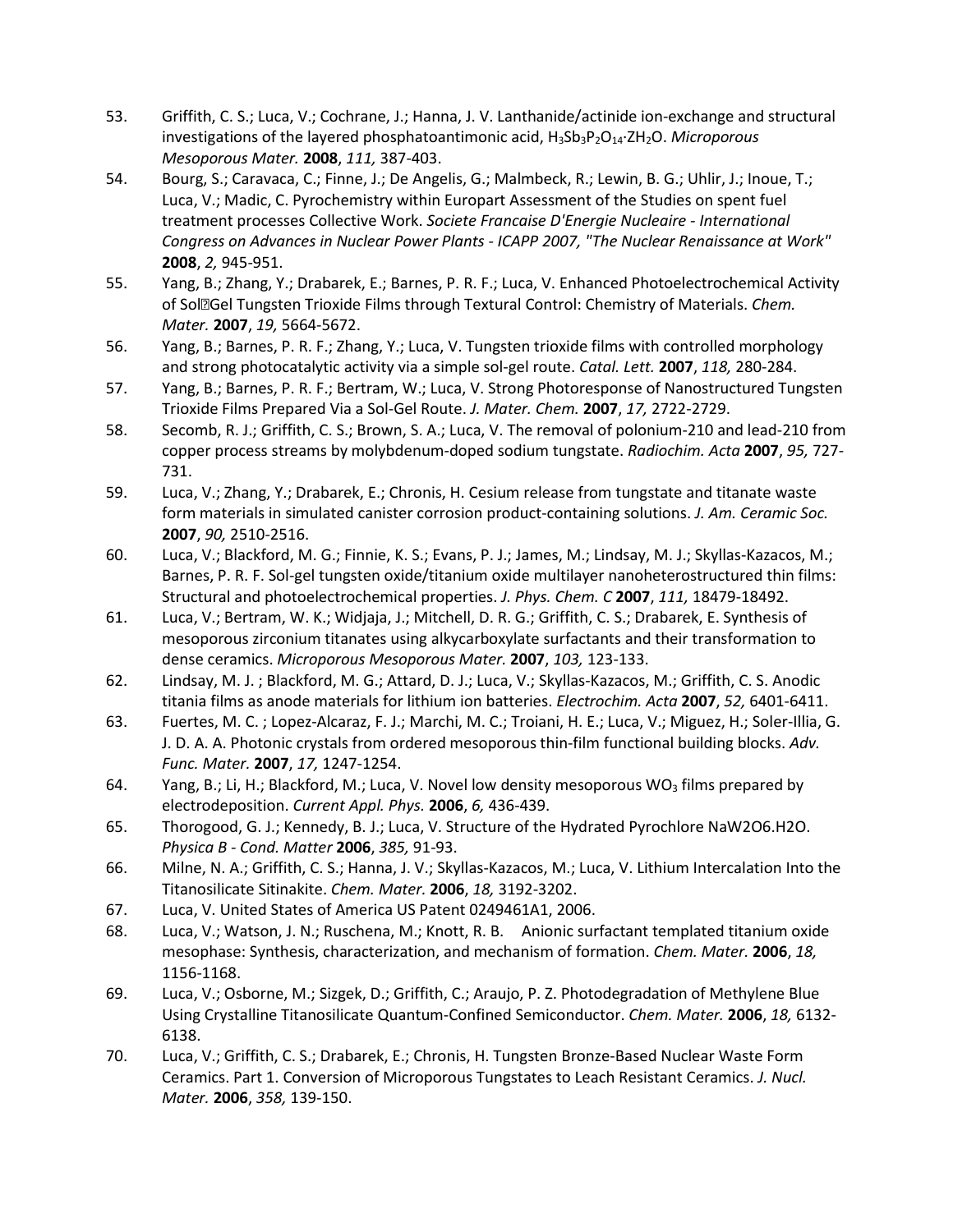- 71. Luca, V.; Drabarek, E.; Chronis, H.; McLeod, T. Tungsten bronze-based nuclear waste form ceramics. Part 3: The system Cs0.3MxW1-xO3 for the immobilization of radio cesium. *J. Nucl. Mater.* **2006**, *358,* 164-175.
- 72. Karatchevtseva, I.; Zhang, Z. M.; Hanna, J.; Luca, V. Electrosynthesis of Macroporous Polyaniline-V2O5 Nanocomposites and Their Unusual Magnetic Properties. *Chem. Mater.* **2006**, *18,* 4908-4916.
- 73. Griffith, C. S.; Sebesta, F.; Hanna, J. V.; Yee, P.; Drabarek, E.; Smith, M. E.; Luca, V. Tungsten bronze-based nuclear waste form ceramics. Part 2: Conversion of granular microporous tungstate<sup>[2]</sup>polyacrylonitrile (PAN) composite adsorbents to leach resistant ceramics. *J. Nucl. Mater.* **2006**, *358,* 151-163.
- 74. Griffith, C. S.; Luca, V.; Sebesta, F.; Yee, P.; Drabarek, E. Leach resistant cesium and strontiumbearing wasteforms from hexagonal tungsten bronze-polyacrylonitrile composite adsorbers. *Mater. Res. Soc. Symp. Proc., Scientific Basis for Nuclear Waste Management* **2006**, *932,* 607-614.
- 75. Vance, E. R.; Begg, B. D.; Hanna, J. V.; Luca, V.; Hadley, J. H.; Hsu, F. H. *Environmental Issues and Waste Management Technologies in the Ceramic and Nuclear Industries X, Volume 168*, 168 ed. 2005; pp 199-206.
- 76. Luca, V.; Griffith, C. S.; Blackford, M. G.; Hanna, J. V. Structural and ion exchange properties of nanocrystalline Si-doped antimony pyrochlore. *J. Mater. Chem.* **2005**, *15,* 564-572.
- 77. Luca, V.; Cassidy, D.; Drabarek, E.; Murray, K.; Moubaraki, B. Cesium extraction from Cs0.8Ba0.4Ti8O16 hollandite nuclear waste form ceramics in nitric acid solutions. *J. Mater. Res.* **2005**, *20,* 1436-1446.
- 78. Griffith, C. S.; Luca, V.; Yee, P.; Sebesta, F. Separation of Cesium and Strontium From Acidic Radioactive Waste Simulants Using a Microporous Tungstate/Polyacrylonitrile (Pan) Composite Adsorbent. *Sep. Sci. Technol.* **2005**, *40,* 1781-1796.
- 79. Luca, V.; Griffith, C. S.; Chronis, H.; Widjaja, J.; Li, H.; Scales, N. Cs+ and Sr2+ ion-exchange properties of microporous tungstates. *Mater. Res. Soc. Symp. Proc., Scientific Basis for Nuclear Waste Management,* 2004; pp 309-314.
- 80. Luca, V.; Drabarek, E.; Griffith, C. S.; Chronis, H.; Foy, J. The immobilization of cesium and strontium in ceramic materials derived from tungstate sorbents. *Mater. Res. Soc. Symp. Proc., Scientific Basis for Nuclear Waste Management,* 2004; pp 303-308.
- 81. Griffith, C. S.; Luca, V. Ion-Exchange Properties of Microporous Tungstates. *Chem. Mater.* **2004**, *16,* 4992-4999.
- 82. Luca, V.; Hanna, J. V.; Smith, M. E.; James, M.; Mitchell, D. R. G.; Bartlett, J. R. Nb-Substitution and Cs+ Ion-Exchange in the Titanosilicate Sitinakite. *Microporous Mesoporous Mater.* **2002**, *55,* 1-13.
- 83. Howard, C. J.; Luca, V.; Knight, K. S. High-temperature phase transitions in tungsten trioxide-the last word? *J. Phys. Cond. Matter.* **2002**, *14,* 377-387.
- 84. Hanley, T. L.; Luca, V.; Pickering, I.; Howe, R. F. Structure of titania sol-gel films: A study by X-ray absorption spectroscopy. *J. Phys. Chem. B* **2002**, *106,* 1153-1160.
- 85. Luca, V.; Hunter, B.; Moubaraki, B.; Murray, K. S. Lithium Intercalation in Anatase-Structural and Magnetic Considerations. *Chem. Mater.* **2001**, *13,* 796-801.
- 86. Hanley, T.; Krisnandi, Y.; Eldewik, A.; Luca, V.; Howe, R. Nanosize effects in Titania based photocatalyst materials. *Ionics* **2001**, *7,* 319-326.
- 87. Barbe, C. J.; Mitchell, D. R. G.; Drabarek, E.; Bartlett, J. R.; Woolfrey, J. L.; Luca, V. Synthesis of mesoporous titanium phosphate. *Mater. Res. Soc. Symp. Proc.* **2001**, *628,* CC7.3.1-CC7.3.6.
- 88. Luca, V.; Thomson, S. Intercalation and polymerisation of aniline within a tubular aluminosilicate. *J. Mater. Chem.* **2000**, *10,* 2121-2126.
- 89. Finnie, K. S.; Luca, V.; Moran, P. D.; Bartlett, J. R. ; Woolfrey, J. L. Vibrational spectroscopy and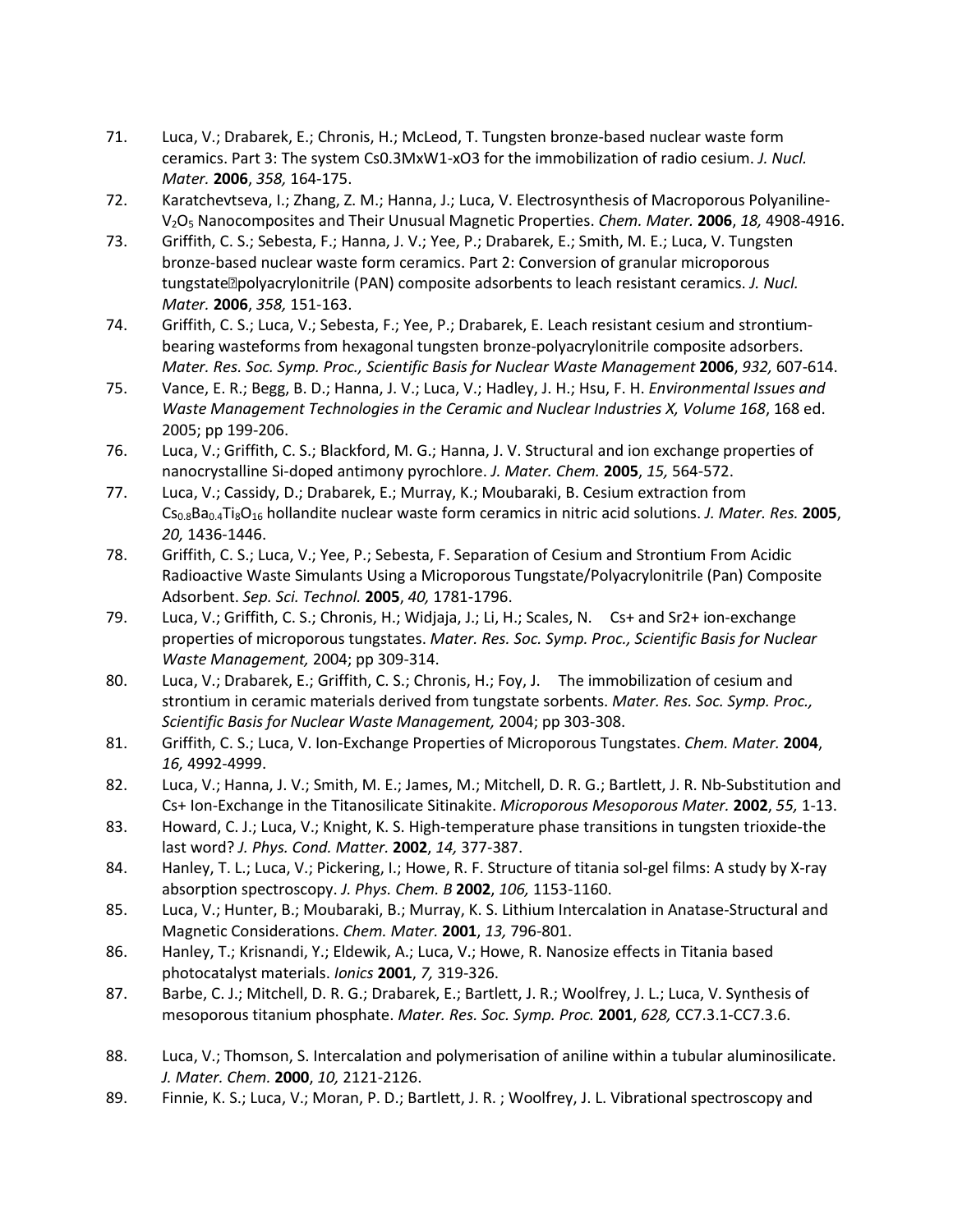EXAFS study of Ti(OC<sub>2</sub>H<sub>5</sub>)<sub>4</sub> and alcohol exchange in Ti(iso-OC<sub>3</sub>H<sub>7</sub>)<sub>4</sub>. *J. Mater. Chem.* **2000**, 10, 409-418.

- 90. Thomson, S.; Luca, V.; Howe, R. Framework Co(II) in CoAPO-5. *Phys. Chem. Chem. Phys.* **1999**, *1,* 615-619.
- 91. Luca, V.; Maclachlan, D. J.; Bramley, R. Electron Paramagnetic Resonance and Electron Spin Echo Study of Supported and Unsupported Vanadium Oxides. *Phys. Chem. Chem. Phys.* **1999**, *1,* 2597- 2606.
- 92. Luca, V.; Hanley, T. L.; Roberts, N. K.; Howe, R. F. NMR and X-ray absorption study of lithium intercalation in micro- and nanocrystalline anatase. *Chem. Mater.* **1999**, *11,* 2089-2102.
- 93. Eldewik, A.; Luca, V.; Singh, N. K.; Howe, R. F. Iron substitution in the microporous titanosilicate ETS10. *Proceedings of the International Zeolite Conference, 12th, Baltimore, July 5-10, 1998,* 1999; pp 1507-1514.
- 94. Luca, V.; Djajanti, S.; Howe, R. F. Structural and electronic properties of sol-gel titanium oxides studied by X-ray absorption spectroscopy. *J. Phys. Chem. B* **1998**, *102,* 10650-10657.
- 95. Hanley, T. L.; Howe, R. F.; Luca, V.; Bartlett, J. R.; Woolfrey, J. L.; Pickering, I. Sol-gel processing and structural characterization of transition-metal-doped titania. *Ceramic Trans.* **1998**, *81,* 69-74.
- 96. Luca, V.; Thomson, S.; Howe, R. F. Spectroscopic investigation of vanadium speciation in vanadium-doped nanocrystalline anatase. *J. Chem. Soc. - Faraday Trans.* **1997**, *93,* 2195-2202.
- 97. Luca, V.; MacLachlan, D. J.; Morgan, K. Synthesis and Characterization of Porous Vanadium Silicates in Organic Medium. *Chem. Mater.* **1997**, *9,* 2720-2730.
- 98. Luca, V.; Hook, J. M. Study of the Structure and Mechanism of Formation through Self-Assembly of Mesostructured Vanadium Oxide. *Chem. Mater.* **1997**, *9,* 2731-2744.
- 99. Luca, V.; Maclachlan, D. J.; Bramley, R.; Morgan, K. Electron Paramagnetic Resonance and Electron Spin Echo Modulation Study of Surface Sites of the Porous Aluminosilicate MCM-41 Using Transition Metal Ion Probes. *J. Phys. Chem.* **1996**, *100,* 1793-1800.
- 100. Luca, V.; Maclachlan, D. J.; Howe, R. F.; Bramley, R. Synthesis and Characterization of a (Zn,Ti)- Substituted Layered Silicate. *J. Mater. Chem.* **1995**, *5,* 557-564.
- 101. Luca, V.; Maclachlan, D. J.; Hook, J. M.; Withers, R. Synthesis and Characterization of Mesostructured Vanadium Oxide. *Chem. Mater.* **1995**, *7,* 2220-2223.
- 102. Luca, V.; Maclachlan, D. J. Site occupancy in nontronite studied by acid dissolution and Mössbauer spectroscopy. *Clays Clay Miner.* **1992**, *40,* 1-7.
- 103. Luca, V.; Kevan, L.; Rhodes, C. N.; Brown, D. R. A synthetic zinc-substituted smectite clay alkylation catalyst. *Clay Miner.* **1992**, *27,* 515-519.
- 104. Luca, V.; Kevan, L. Orientation dependence of the electron spin resonance spectrum of Cu(II) substituted fluorohectorite and hydroxyhectorite films and the effect of adsorbed ammonia and pyridine. *J. Phys. Chem.* **1992**, *96,* 3391-3394.
- 105. Kukkadapu, R. K.; Luca, V.; Kevan, L. Electron spin resonance and electron spin echo modulation study of activated palladium(2+)-doped, Al13-pillared laponite clay: evidence for the migration of palladium cations from an Al13-pillar to the laponite layer with increasing activation temperature. *J. Phys. Chem.* **1992**, *96,* 415-421.
- 106. Comets, J.-M. ; Luca, V.; Kevan, L. Solvation of Cu(II) in Cu(II)-exchanged synthetic fluorohectorite, synthetic hydroxyhectorite, synthetic beidellite, and montmorillonite studied by electron spin resonance and electron spin echo modulation. *J. Phys. Chem.* **1992**, *96,* 2645-2652.
- 107. Luca, V.; Chen, X.; Kevan, L. Characterization of copper(II)-substituted synthetic fluorohectorite clay and interaction with adsorbates by electron spin resonance, electron spin echo modulation, and infrared spectroscopies. *Chem. Mater.* **1991**, *3,* 1073-1081.
- 108. Luca, V. Iron-57 Mössbauer spectroscopic study of structural changes during dehydration of nontronite: effect of different exchangeable cations. *Clays Clay Miner.* **1991**, *39,* 478-489.